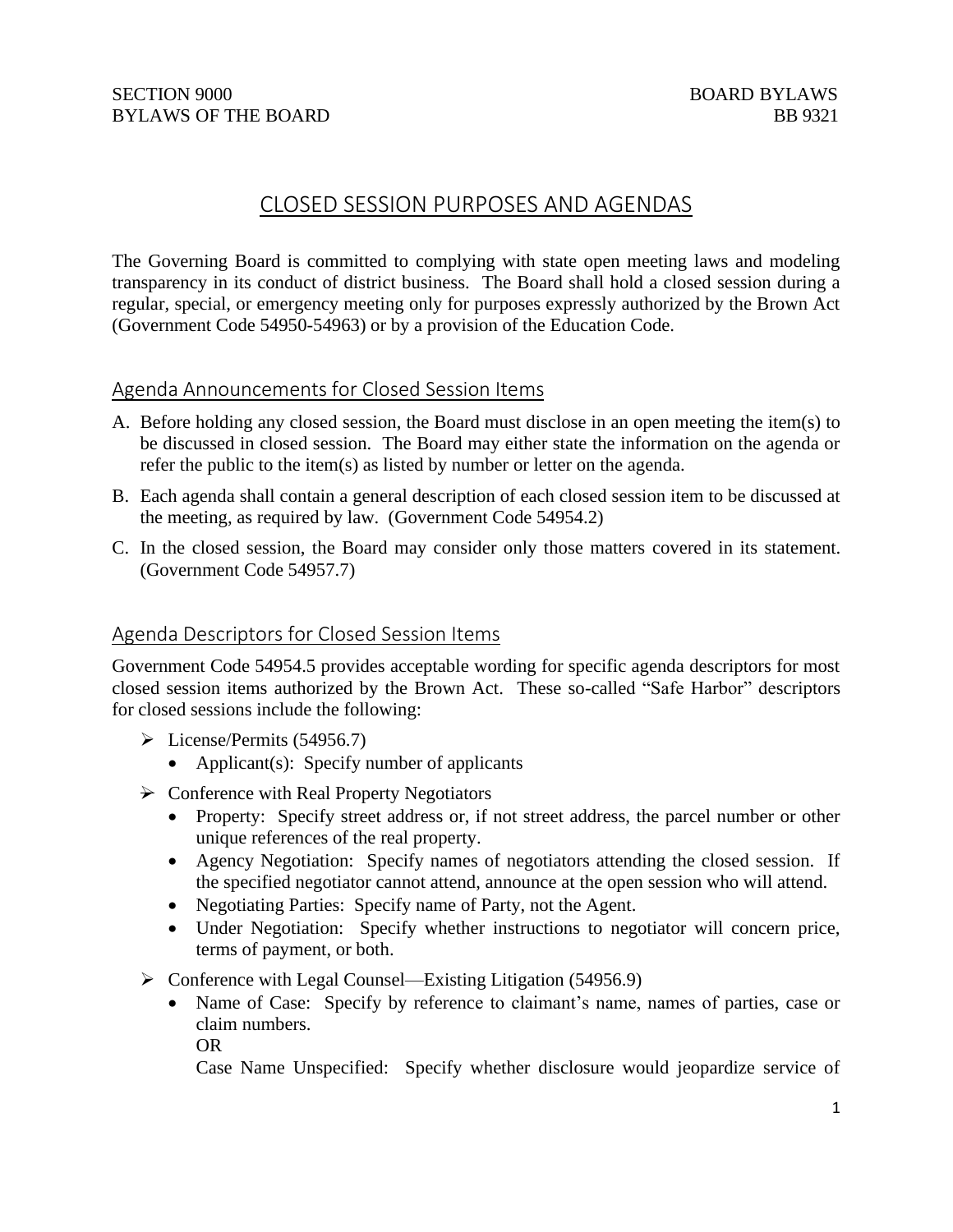process or existing settlement negotiations.

- ➢ Conference with Legal Counsel—Anticipated Litigation
	- Significant Exposure to Litigation Pursuant to 54956.9(b): Specify number of potential cases.

OR

- In an oral statement prior to the closed session pursuant to (B) to (E) of 54956.9(b)(3).
- Initiation of Litigation Pursuant to 54956.9(c): Specify number of potential cases.
- $\triangleright$  Liability Claims
	- Claimant; Specify name unless unspecified pursuant to 54961.
- $\triangleright$  Threat to Public Services or Facilities (54957)
	- Consultation with: Specify name of law enforcement agency and title of officer.
- $\triangleright$  Public Employee Appointment (54957)
	- Title: Specify description of position to be filled.
- $\blacktriangleright$  Public Employment (54957)
	- Title: Specify description of position to be filled.
- ➢ Public Employee Performance Evaluation (54957)
	- Title: Specify position title of employee being reviewed.
- ➢ Public Employee Discipline/Dismissal Release 954957)
	- No additional information is required.
- $\triangleright$  Conference with Labor Negotiators (54957.6)
	- Agency Designated Representatives: Specify names of designated representatives attending the closed session. If designated representative cannot attend, announce who will attend at open session.
	- Employee Organization: Specify name of organization representing employee or employees in question.

OR

• Unrepresented Employee: Specify position title of unrepresented employee who is the subject of the negotiations.

# After the Closed Session

After the closed session, the Board shall reconvene in open session before adjourning the meeting and, when applicable, shall disclose any action taken in the closed session, the votes or abstentions thereon, and other disclosures specified below that are applicable to the matter being addressed. Such reports may be made in writing or orally at the location announced in the agenda for the closed session.

When an action taken during a closed session involves final approval or adoption of a document such as a contract or settlement agreement, the Superintendent or designee shall provide a copy of the document to any person present at the conclusion of the closed session who submitted a written request. If the action taken results in one or more substantive amendments, the Superintendent or designee shall make the document available the next business day or when the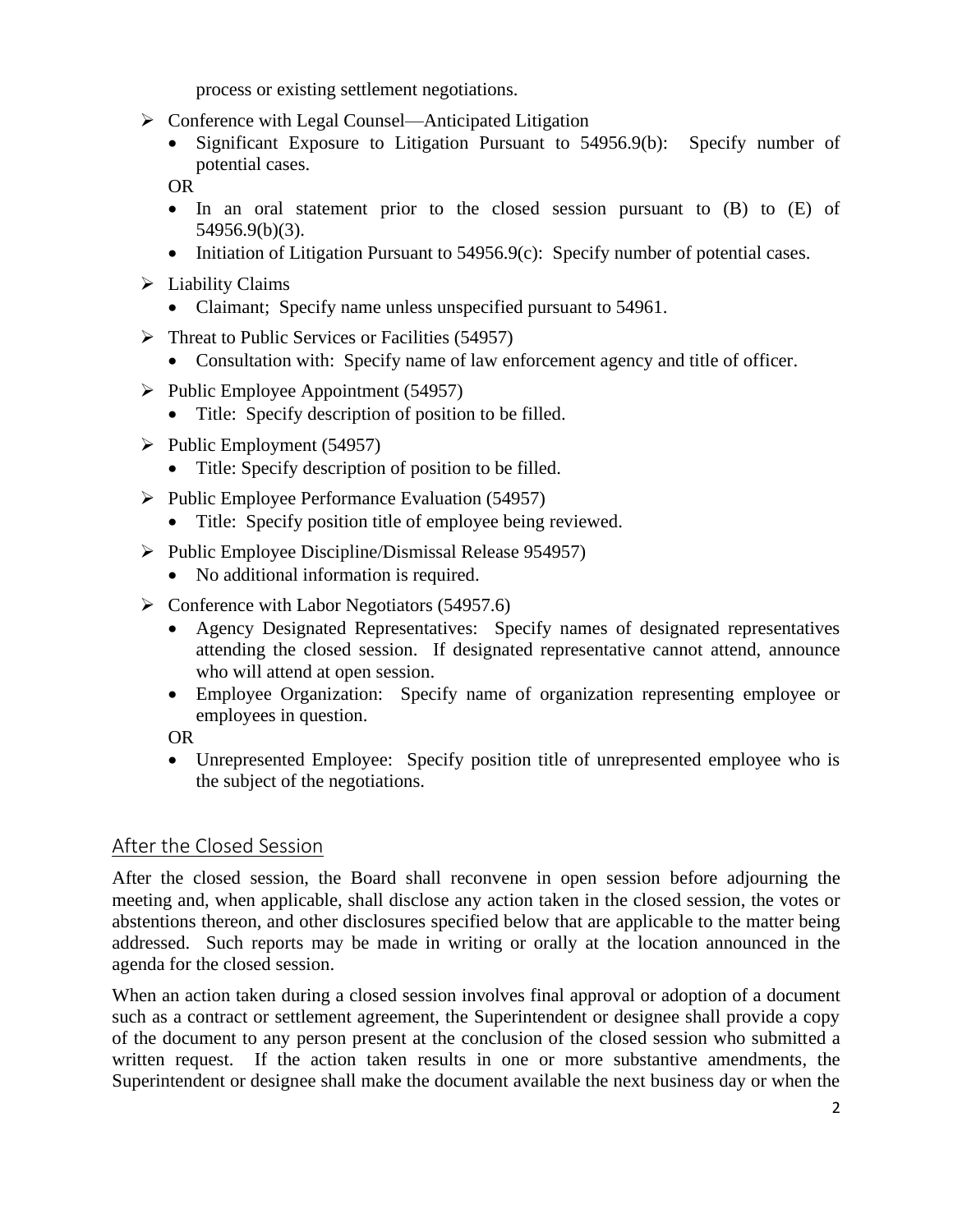necessary retyping is completed. Whenever copies of an approved agreement will not be immediately released due to an amendment, the Board president shall orally summarize the substance of the amendment for those present at the end of the closed session. (Government Code 54957.1)

After the closed session, the Board shall report any action taken to appoint, employ, dismiss, accept the resignation of, or otherwise affect the employment status of a district employee and shall identify the title of the affected position. The report shall be given at the public meeting during which the closed session is held, except that the report of a dismissal or nonrenewal of an employment contract shall be deferred until the first public meeting after administrative remedies, if any, have been exhausted. (Government Code 54957.1)

## Confidentiality of Closed Sessions

- A. A Board member shall not disclose confidential information received in closed session unless the Board authorizes the disclosure of that information. (Government Code 54963)
- B. A Board member who discloses confidential information received in a closed session may be referred to the local grand jury or may be subject to action in a court of law.
- C. The Board shall not disclose any information that is protected by state or federal law. In addition, no victim or alleged victim of tortious sexual conduct or child abuse shall be identified in any Board agenda, notice, announcement, or report required by the Brown Act, unless the identity of the person has previously been publicly disclosed. (Government Code 54957.7, 54961)
- D. For a definition of confidential information and the actions that may be taken against a Board member if such information is disclosed, see OUHSD Board Bylaw 9011: *Disclosure of Confidential/Privileged Information.*

## Personnel Matters

The Board may hold a closed session under the "personnel exception" to consider the appointment, employment, evaluation of performance, discipline, or dismissal of an employee. Such a closed session shall not include discussion or action on proposed compensation except for a reduction of compensation that results from the imposition of discipline. (Government Code 54957)

For the purpose of these closed sessions, "employee" includes an officer or independent contractor who functions as an officer or employee but excludes Board members.

The Attorney General has concluded that it is appropriate to use a closed session to discuss and evaluate Superintendent performance (59 Ops.Cal.Atty.Gen. 532(1976). However, under the "personnel exception" the Board may not discuss or act upon any proposed changes in compensation other than a reduction of compensation that results from the imposition of discipline under this exception. (Government Code 54957).

The Board may also hold a closed session to hear complaints or charges brought against an employee by another person or employee, unless the employee who is the subject of the complaint requests an open session. Before the Board holds a closed session on specific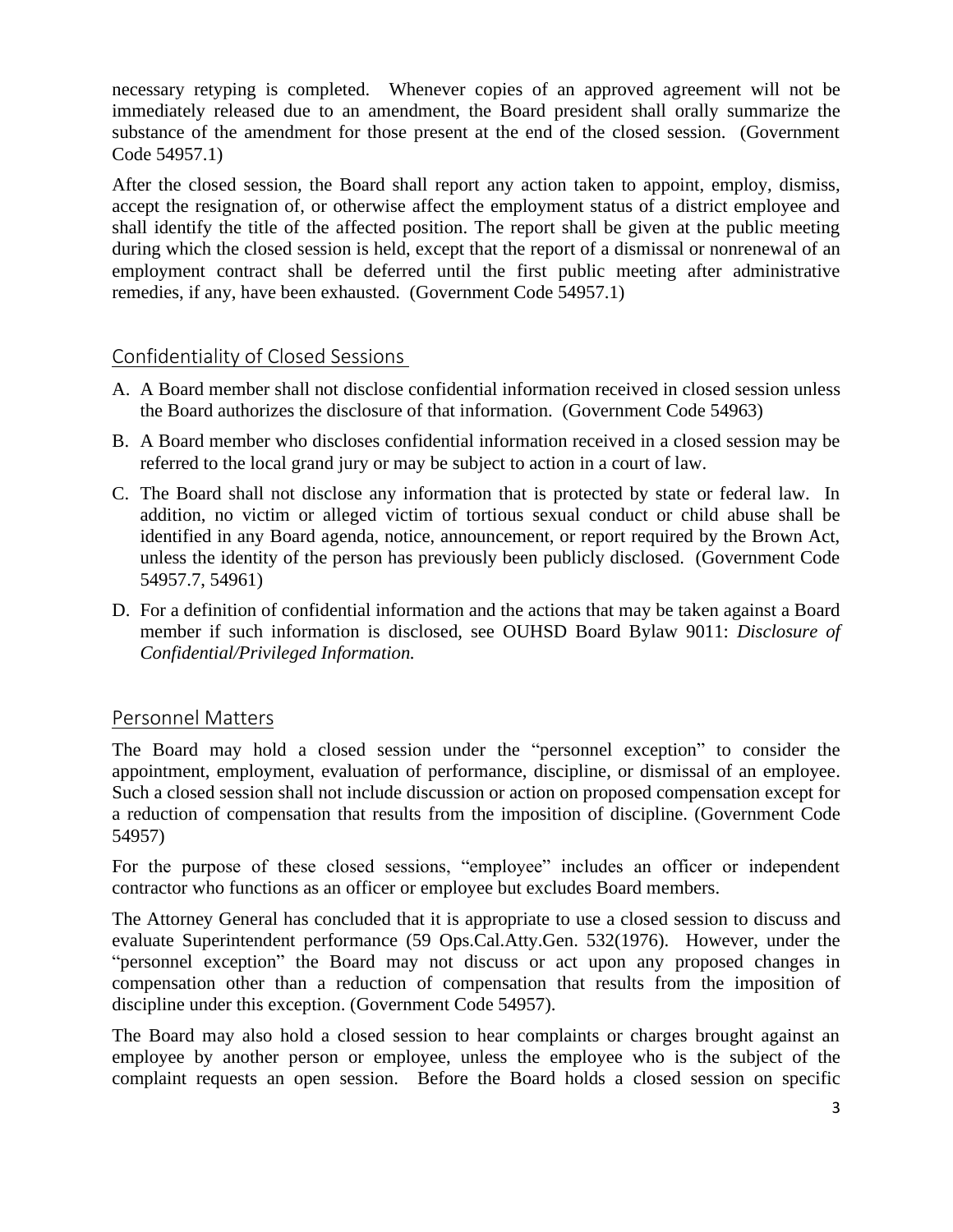complaints or charges brought against an employee, the employee shall receive written notice of his/her right to have the complaints or charges heard in open session if desired. This notice shall be delivered personally or by mail at least 24 hours before the time of the session. (Government Code 54957)

The Board may hold a closed session to discuss a district employee's application for early withdrawal of funds in a deferred compensation plan when the application is based on financial hardship arising from an unforeseeable emergency due to illness, accident, casualty, or other extraordinary event, as specified in the deferred compensation plan. (Government Code 54957.10)

Agenda items related to district employee appointments and employment shall describe the position to be filled. Agenda items related to performance evaluations shall specify the title of the employee being reviewed. Agenda items related to employee discipline, dismissal, or release require no additional information. (Government Code 54954.5)

## Negotiations/Collective Bargaining

Unless otherwise agreed upon by the parties involved, the following shall not be subject to the open meeting requirements of the Brown Act: (Government Code 3549.1)

- 1. Any meeting and negotiating discussion between the district and a recognized or certified employee organization;
- 2. Any meeting of a mediator with either party or both parties to the meeting and negotiating process;
- 3. Any hearing, meeting, or investigation conducted by a factfinder or arbitrator;
- 4. Any executive (closed) session of the district or between the district and its designated representative for the purpose of discussing its position regarding any matter within the scope of representation and instructing its designated representatives.

The Board may meet in closed session, prior to and during consultations and discussions with representatives of employee organizations and unrepresented employees, to review the Board's position and/or instruct its designated representative(s) regarding salaries, salary schedules, or compensation paid in the form of fringe benefits of its represented and unrepresented employees, and for represented employees, any other matter within the statutorily provided scope of representation. Prior to the closed session, the Board shall identify its designated representative in open session. Any closed session held for this purpose may include discussions of the district's available funds and funding priorities, but only insofar as they relate to providing instructions to the Board's designated representative. Final action on the proposed compensation of one or more unrepresented employees shall not be taken in closed session. (Government Code 54957.6)

The Board also may meet in closed session with a state conciliator who has intervened in proceedings regarding any of the purposes enumerated in Government Code 54957.6.

Agenda items related to negotiations shall specify the name(s) of the district's designated representative(s) attending the closed session. If circumstances necessitate the absence of a specified designated representative, an agent or designee may participate in place of the absent representative as long as the name of the agent or designee is announced at an open session held prior to the closed session. The agenda shall also specify the name of the organization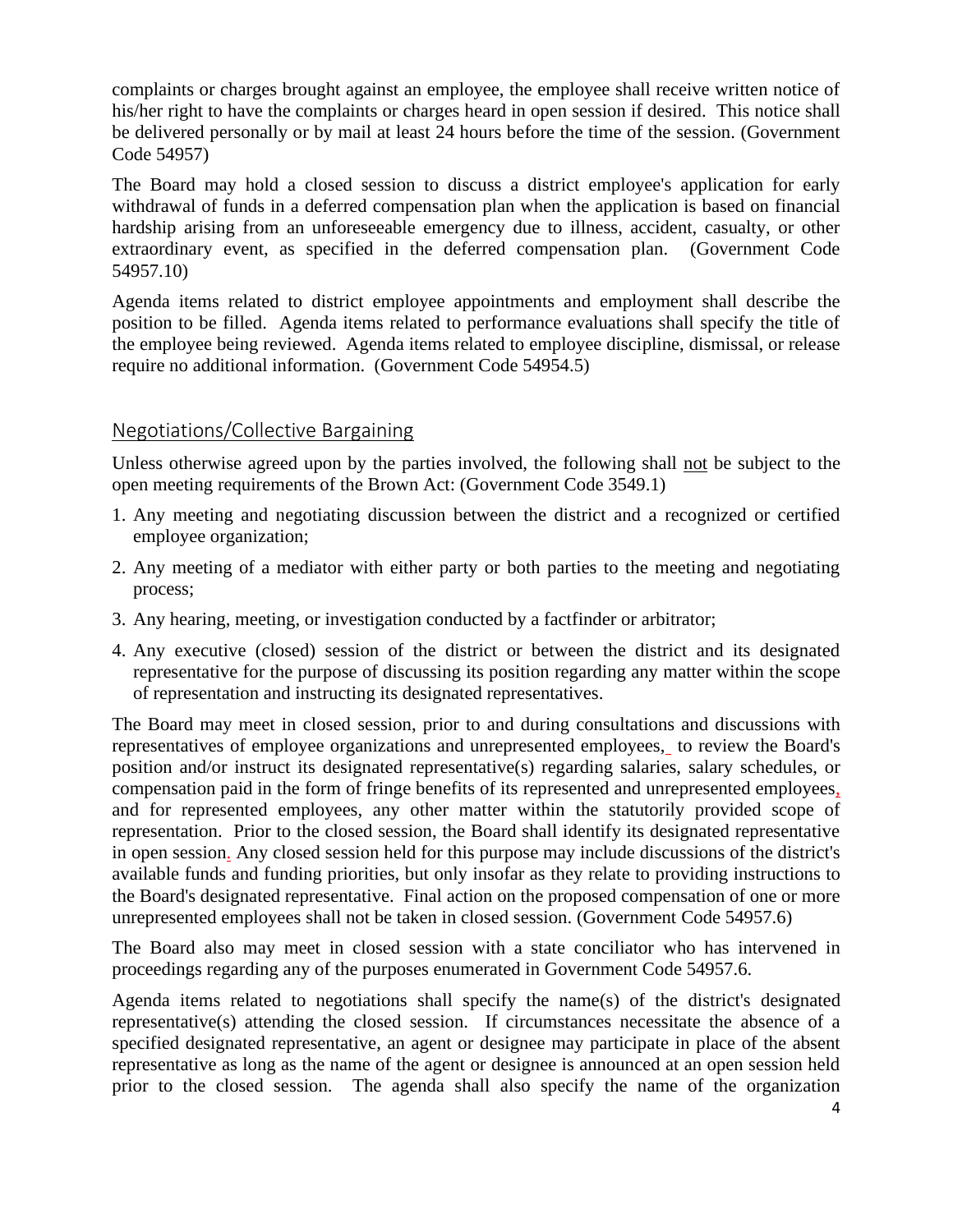representing the employee(s) or the position title of the unrepresented employee who is the subject of the negotiations. (Government Code 54954.5)

Approval of an agreement regarding labor negotiations with represented employees pursuant to Government Code 54957.6 shall be reported after the agreement is final and has been accepted or ratified by the other party. This report shall identify the item approved and the other party or parties to the negotiation. (Government Code 54957.1)

## Matters Related to Students

If a public hearing would lead to the disclosure of confidential student information, the Board shall meet in closed session to consider a suspension, disciplinary action, any other action against a student except expulsion, or a challenge to a student record. If a written request for open session is received from the parent/guardian or adult student, the meeting shall be public, except that any discussion at that meeting which may be in conflict with the right to privacy of any student other than the student requesting the public meeting shall be in closed session. (Education Code 35146, 48912, 49070)

The Board shall meet in closed session to consider the expulsion of a student, unless the student submits a written request at least five days before the date of the hearing that the hearing be held in open session. Regardless of whether the expulsion hearing is conducted in open or closed session, the Board may meet in closed session for the purpose of deliberating and determining whether the student should be expelled. (Education Code 48918)

Agenda items related to student matters shall briefly describe the reason for the closed session, such as "student expulsion hearing" or "grade change appeal," without violating the confidentiality rights of individual students. The student shall not be named on the agenda, but a number may be assigned to the student in order to facilitate record keeping. The agenda shall also state that the Education Code requires closed sessions in these cases in order to prevent the disclosure of confidential student record information.

Final action on a student matter deliberated in closed session shall be taken in open session and shall be a matter of public record. (Education Code 35146, 48918)

However, in taking final action, the Board shall not release any information in violation of student privacy rights provided in 20 USC 1232g or other applicable laws. In an expulsion or other disciplinary action, the cause for the disciplinary action shall be disclosed in open session, but the Board shall refer to the student number or other identifier and shall not disclose the student's name.

#### Security Matters

The Board may meet in closed session with the Governor, Attorney General, district attorney, district legal counsel, sheriff or chief of police, or their respective deputies, or a security consultant or a security operations manager, on matters posing a threat to the security of public buildings; to the security of essential public services, including water, drinking water, wastewater treatment, natural gas service, and electric service; or to the public's right of access to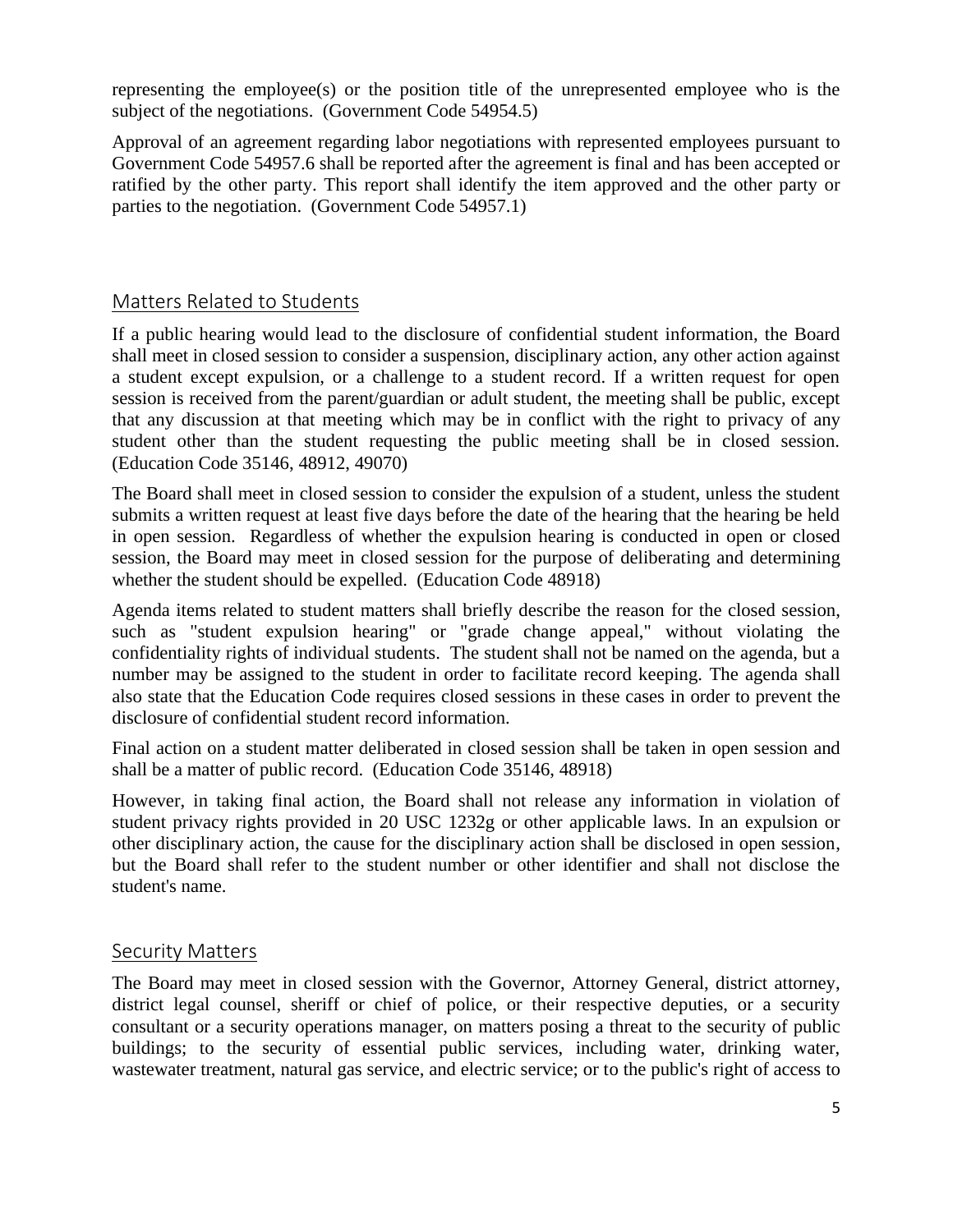public services or public facilities.

Such discussions may be held in closed session during an emergency meeting held pursuant to Government Code 54956.5 if agreed to by a two-thirds vote of the Board members present, or if less than two-thirds of the members are present, by a unanimous vote of the members present. (Government Code 54956.5, 54957)

Agenda items related to security matters shall specify the name of the law enforcement agency and the title of the officer, or name of applicable agency representative and title with whom the Board will consult. (Government Code 54954.5)

The Board may meet in closed session to consult with law enforcement officials on the development of a plan for tactical responses to criminal incidents and to approve the plan. Following the closed session, the Board shall report any action taken to approve the plan but need not disclose the district's plan for tactical responses. (Education Code 32281)

## Real Property Negotiations

The Board may meet in closed session with its real property negotiator prior to the purchase, sale, exchange, or lease of real property by or for the district in order to grant its negotiator authority regarding the price and terms of payment for the property. (Government Code 54956.8)

Before holding the closed session, the Board shall hold an open and public session to identify its negotiator(s), and the property under negotiation, and to specify the person(s) with whom the negotiator may negotiate. For purposes of real property transactions, negotiators may include members of the Board. (Government Code 54956.8)

Agenda items related to real property negotiations shall specify the district negotiator attending the closed session. If circumstances necessitate the absence of a specified negotiator, an agent or designee may participate in place of the absent negotiator as long as the name of the agent or designee is announced at an open session held prior to the closed session. The agenda shall also specify the name of the negotiating parties and the street address of the real property under negotiation. If there is no street address, the agenda item shall specify the parcel number or another unique reference of the property. The agenda item shall also specify whether instruction to the negotiator will concern price, terms of payment, or both. (Government Code 54954.5)

When the Board approves a final agreement concluding real estate negotiations pursuant to Government Code 54956.8, it shall report that approval and the substance of the agreement in open session at the public meeting during which the closed session is held. If final approval rests with the other party to the negotiations, the Superintendent or designee shall disclose the fact of that approval and the substance of the agreement upon inquiry by any person, as soon as the other party or its agent has informed the district of its approval. (Government Code 54957.1)

# Pending Litigation

Based on the advice of its legal counsel, the Board may hold a closed session to confer with or receive advice from its legal counsel regarding a pending litigation when a discussion of the matter in open session would prejudice the district's position in the litigation. For this purpose,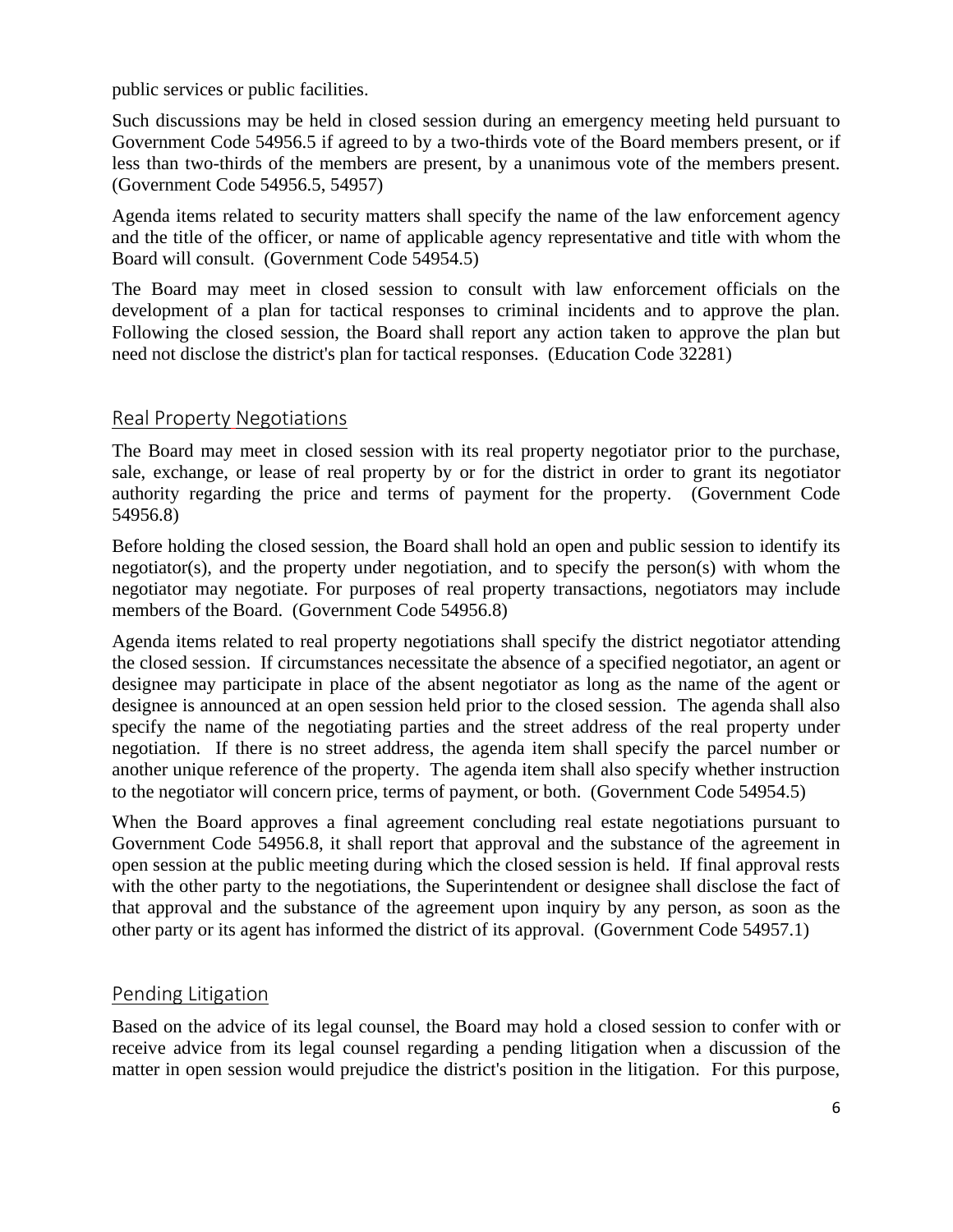"litigation" means any adjudicatory proceeding, including eminent domain, before a court, administrative body exercising its adjudicatory authority, hearing officer, or arbitrator. (Government Code 54956.9)

Litigation is considered "pending" in any of the following circumstances: (Government Code 54956.9)

- 1. Litigation to which the district is a "party" has been initiated formally. (Government Code 54956.9(a))
- 2. A point has been reached where, in the Board's opinion based on the advice of its legal counsel regarding the "existing facts and circumstances," there is a "significant exposure to litigation" against the district, or the Board is meeting solely to determine whether, based on existing facts or circumstances, a closed session is authorized. (Government Code 54956.9(b))

Existing facts and circumstances for these purposes are limited to the following: (Government Code 54956.9)

- a. Facts and circumstances that might result in litigation against the district but which the district believes are not yet known to potential plaintiffs and which do not need to be disclosed.
- b. Facts and circumstances including, but not limited to, an accident, disaster, incident, or transactional occurrence which might result in litigation against the district, which are already known to potential plaintiffs and which must be publicly disclosed before the closed session or specified on the agenda.
- c. The receipt of a claim pursuant to the Tort Claims Act or a written threat of litigation from a potential plaintiff. The claim or written communication must be available for public inspection.
- d. A threat of litigation made by a person in an open meeting on a specific matter within the responsibility of the Board.
- e. A threat of litigation made by a person outside of an open meeting on a specific matter within the responsibility of the Board, provided that the district official or employee receiving knowledge of the threat made a record of the statement before the meeting and the record is available for public inspection. Such record does not need to identify an alleged victim of tortious sexual conduct or anyone making a threat on his/her behalf or identify an employee who is the alleged perpetrator of any unlawful or tortious conduct, unless the identity of this person has been publicly disclosed.
- 3. Based on existing facts and circumstances, the Board has decided to initiate or is deciding whether to initiate litigation. (Government Code 54956.9(d)(4))
- 4. Before holding a closed session pursuant to the pending litigation exception, the Board shall state on the agenda or publicly announce the subdivision of Government Code 54956.9 under which the closed session is being held. If authority is based on Government Code 54956.9(d)(1), the Board shall either state the title or specifically identify the litigation to be discussed or state that doing so would jeopardize the district's ability to effectuate service of process upon unserved parties or to conclude existing settlement negotiations to its advantage. (Government Code 54956.9)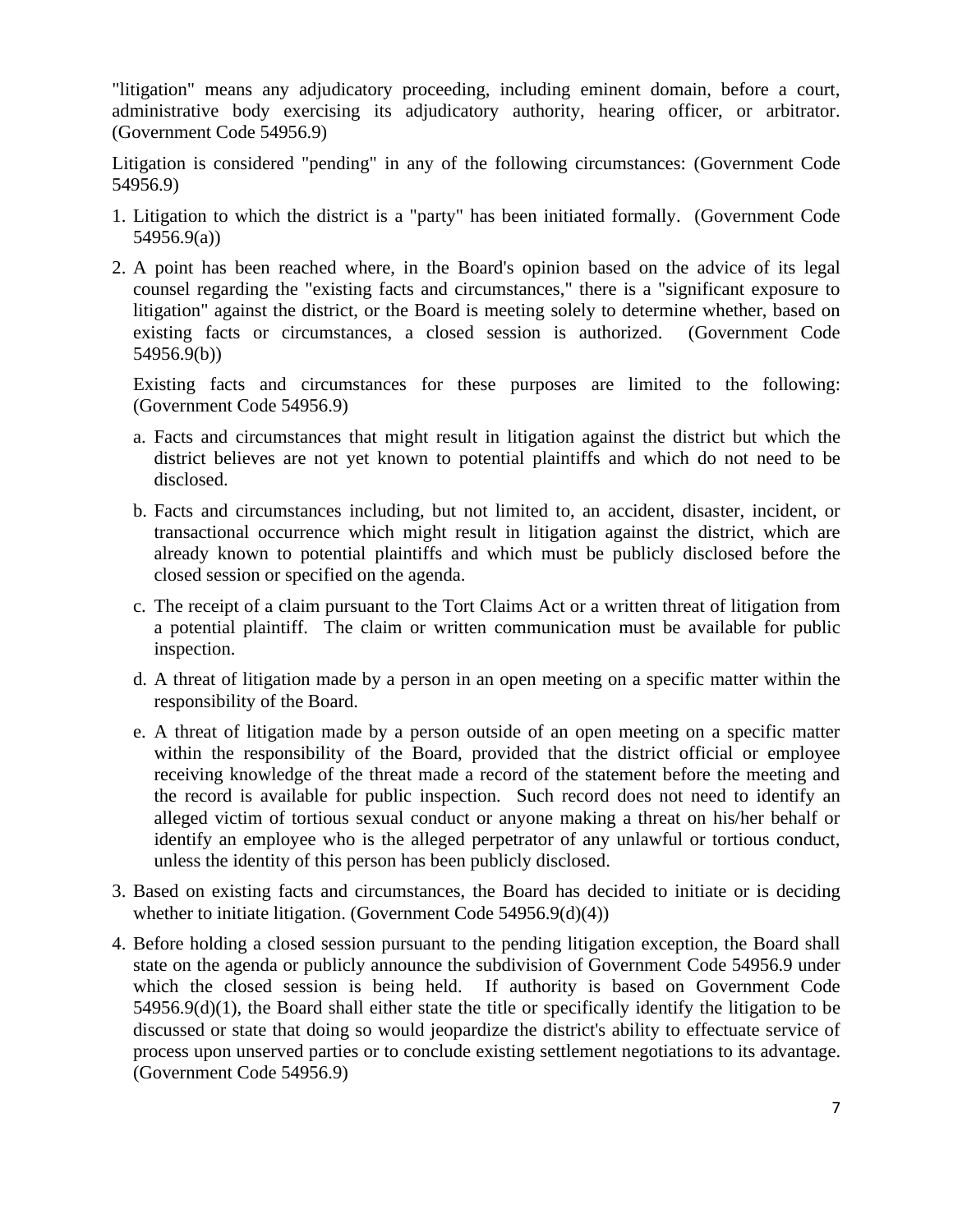Agenda items related to pending litigation shall be described as a conference with legal counsel regarding either "existing litigation" or "anticipated litigation." (Government Code 54954.5)

- a. "Existing litigation" items shall identify the name of the case specified by either the claimant's name, names of parties, or case or claim number, unless the Board states that to identify the case would jeopardize service of process or existing settlement negotiations. (Government Code 54954.5)
- b. "Anticipated litigation" items shall state that there is significant exposure to litigation pursuant to Government Code 54956.9(d)(2) or (3) and shall specify the potential number of cases. When the district expects to initiate a suit, items related to anticipated litigation shall state that the discussion relates to the initiation of litigation pursuant to Government Code  $54956.9(d)(4)$  and shall specify the potential number of cases. The agenda or an oral statement before the closed session may be required to provide additional information regarding existing facts and circumstances described in item #2 b-e above. (Government Code 54954.5)
- 5. Following the closed session, the Board shall publicly report, as applicable: (Government Code 54957.1)
	- a. Approval to legal counsel to defend, appeal or not appeal, or otherwise appear in litigation. This report shall identify the adverse parties, if known, and the substance of the litigation.
	- b. Approval to legal counsel to initiate or intervene in a lawsuit. This report shall state that directions to initiate or intervene in the action have been given and that the action, defendants, and other details will be disclosed to inquiring parties after the lawsuit is commenced unless doing so would jeopardize the district's ability to serve process on unserved parties or its ability to conclude existing settlement negotiations to its advantage.
	- c. Acceptance of a signed offer from the other party or parties which finalizes the settlement of pending litigation. This report shall state the substance of the agreement.

If approval is given to legal counsel to settle pending litigation but final approval rests with the other party or with the court, the district shall report the fact of approval and the substance of the agreement thereon to persons who inquire once the settlement is final. (Government Code 54957.1)

## Joint Powers Agency Issues

The Board may meet in closed session to discuss a claim for the payment of tort liability losses, public liability losses, or workers' compensation liability incurred by a joint powers agency (JPA) formed for the purpose of insurance pooling or self-insurance authority of which the district is a member. (Government Code 54956.95)

Closed session agenda items related to liability claims shall specify the claimant's name and the name of the agency against which the claim is made. (Government Code 54954.5)

Following the closed session, the Board shall publicly report the disposition of joint powers agency or self-insurance claims, including the name of the claimant(s), the name of the agency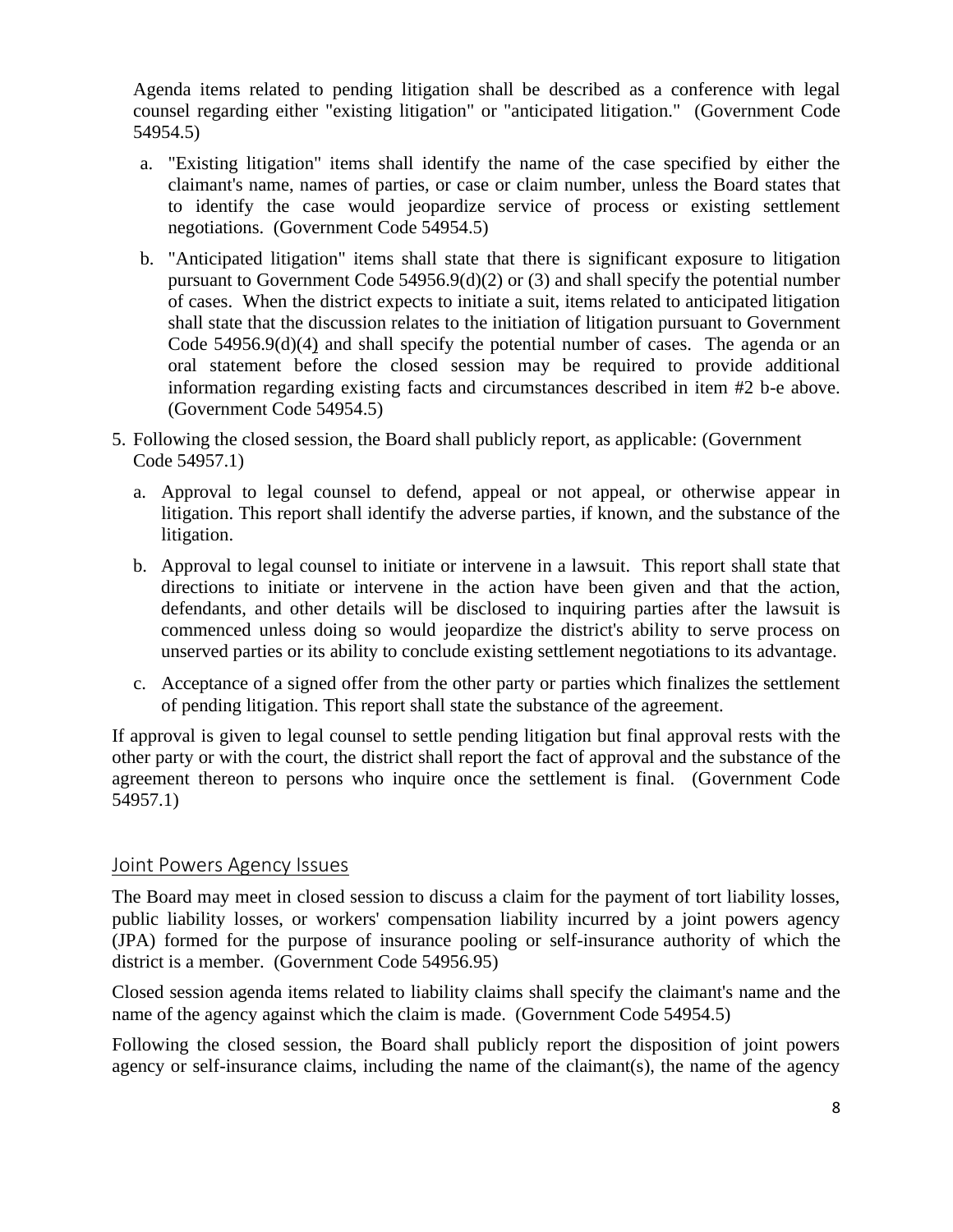claimed against, the substance of the claim, and the monetary settlement agreed upon by the claimant. (Government Code 54957.1)

When the board of the JPA has so authorized and upon advice of district legal counsel, the Board may meet in closed session in order to receive, discuss, and take action concerning information obtained in a closed session of the JPA that has direct financial or liability implications for the District. During the Board's closed session, a Board member serving on the JPA board may disclose confidential information acquired during a closed session of the JPA to fellow Board members. (Government Code 54956.96)

Closed session agenda items related to conferences involving a JPA shall specify the closed session description used by the JPA and the name of the Board member representing the district on the JPA board. Additional information listing the names of agencies or titles of representatives attending the closed session as consultants or other representatives shall also be included. (Government Code 54954.5)

# Review of Audit Report from California State Auditor's Office

Upon receipt of a confidential final draft audit report from the California State Auditor's Office, the Board may meet in closed session to discuss its response to that report. After public release of the report from the California State Auditor's Office, any Board meeting to discuss the report must be conducted in open session, unless exempted from that requirement by some other provision of law. (Government Code 54956.75)

Closed session agenda items related to an audit by the California State Auditor's Office shall state "Audit by California State Auditor's Office." (Government Code 54954.5)

Following the closed session, the Board shall publicly confirm that the report was reviewed and a response was prepared.

# Review of Assessment Instruments

The Board may meet in closed session to review the contents of any student assessment instrument approved or adopted for the statewide testing system. Before any such meeting, the Board shall agree by resolution to accept any terms or conditions established by the State Board of Education for this review. (Education Code 60617)

Agenda items related to the review of student assessment instruments shall state that the Board is reviewing the contents of an assessment instrument approved or adopted for the statewide testing program and that Education Code 60617 authorizes a closed session for this purpose in order to maintain the confidentiality of the assessment under review.

Following the closed session, the Board shall confirm that the assessment instruments were reviewed. Any actions related to the review shall be taken in open session without revealing any proprietary or confidential information and shall be a matter of public record.

Legal Reference: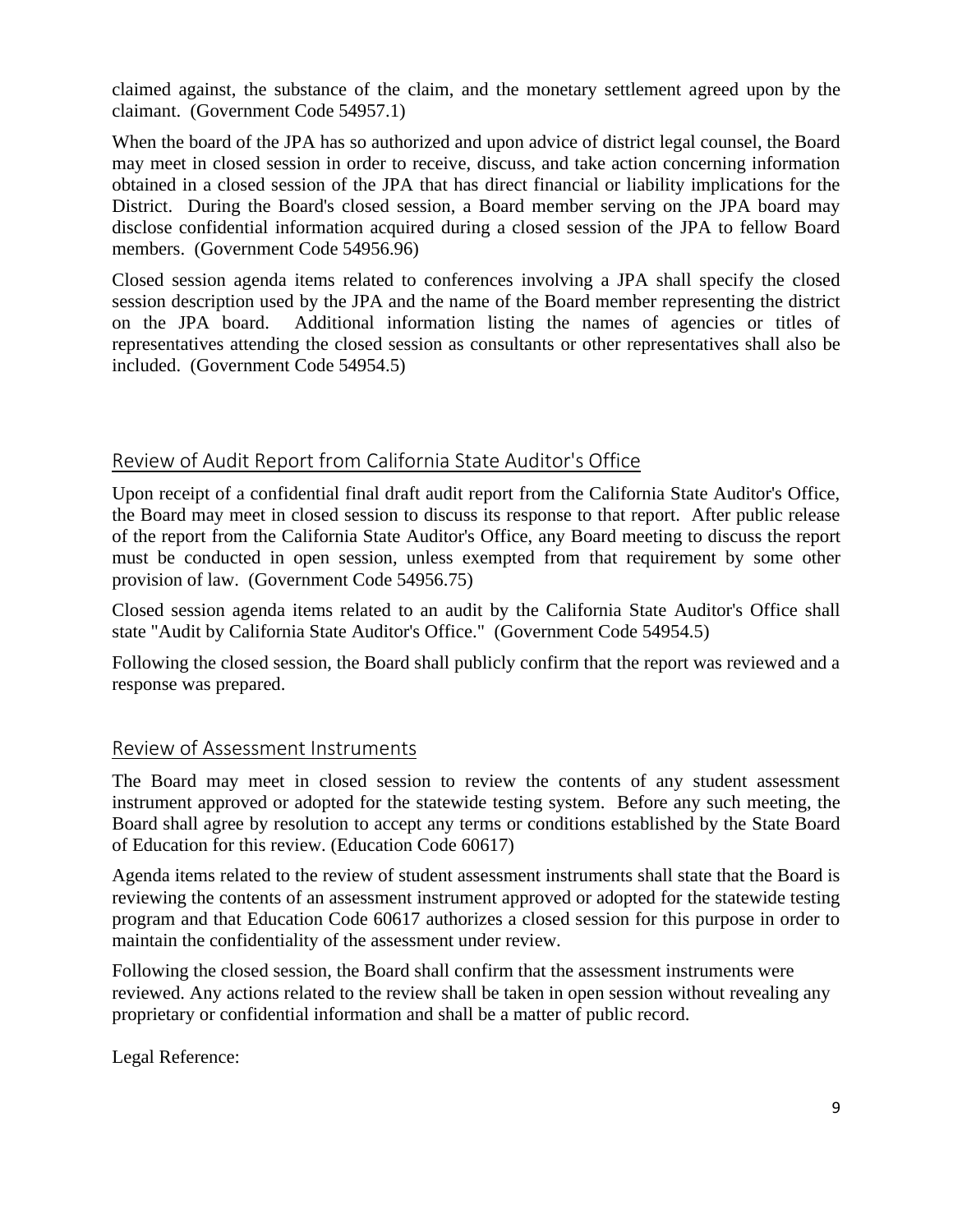#### EDUCATION CODE

- 32281 School Safety Plans
- 35145 Public meetings
- 35146 Closed session for student suspension or disciplinary action
- 44929.21 Districts with ADA of 250 or more
- 48912 Governing board suspension of student
- 48918 Rules governing expulsion procedures; hearings and notice
- 49070 Challenging content of student records
- 49073-49079 Privacy of student records
- 60617 Closed session (re review of contents of statewide assessment)

#### GOVERNMENT CODE

3540-3549.3 Educational Employment Relations Act 6252-6270 California Public Records Act 54950-54963 The Ralph M. Brown Act

CALIFORNIA CONSTITUTION

Article 1, Section 3 Public right to access information

UNITED STATES CODE, TITLE 20

1232g Family Educational Rights and Privacy Act

### CODE OF FEDERAL REGULATIONS, TITLE 34

99.1-99.8 Family Educational Rights and Privacy

#### COURT DECISIONS

Moreno v. City of King, (2005) 127 Cal.App.4th 17

Morrison v. Housing Authority of the City of Los Angeles Board of Commissioners, (2003) 107 Cal.App.4th 860

- Rim of the World Unified School District v. San Bernardino County Superior Court, (2002) 104 Cal.App.4th 1393
- Bell v. Vista Unified School District, (2001) 82 Cal.App. 4th 672
- Fischer v. Los Angeles Unified School District, (1999) 70 Cal.App. 4th 87
- Furtado v. Sierra Community College District (1998) 68 Cal.App. 4th 876

Roberts v. City of Palmdale, (1993) 5 Cal.App. 4th 363

San Diego Union v. City Council, (1983) 146 Cal.App.3d 947

Sacramento Newspaper Guild v. Sacramento County Board of Supervisors, (1968) 263 Cal.App. 2d 41

#### ATTORNEY GENERAL OPINIONS

- 57 Ops.Cal.Atty.Gen. 209 (1974)
- 59 Ops.Cal.Atty.Gen. 532 (1976)
- 78 Ops.Cal.Atty.Gen. 218 (1995)
- 86 Ops.Cal.Atty.Gen. 210 (2003)
- 89 Ops.Cal.Atty.Gen. 110 (2006)
- 94 Ops.Cal.Atty.Gen. 82 (2011)

#### Management Resources:

CSBA PUBLICATIONS The Brown Act: School Boards and Open Meeting Laws, rev. 2014 CALIFORNIA OFFICE OF THE ATTORNEY GENERAL PUBLICATIONS